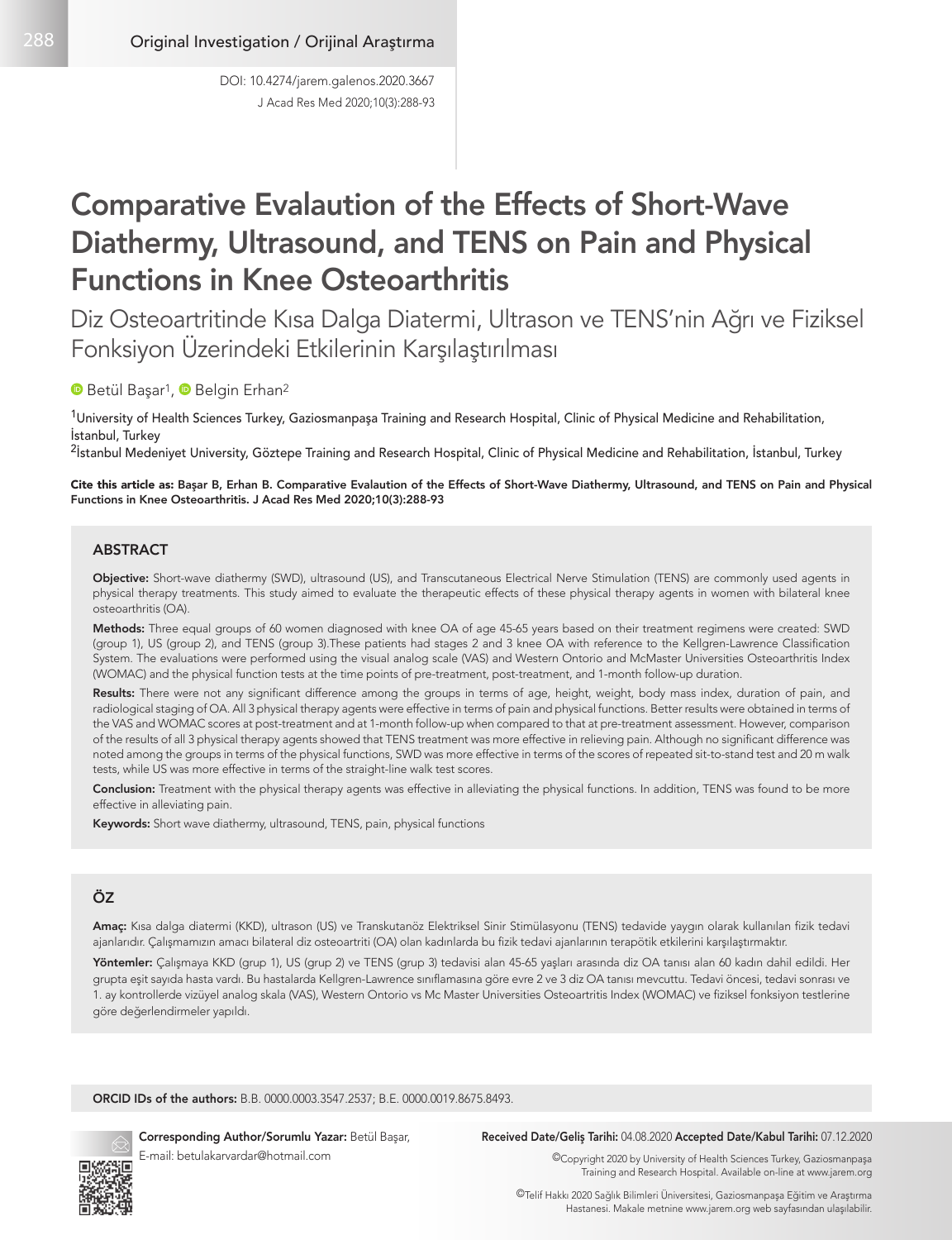## ÖZ

Bulgular: Gruplar arasında yaş, boy, kilo, vücut kitle indeksi, ağrı süresi ve OA'nın radyolojik evrelemesi açısından anlamlı fark yoktu. Her üç fizik tedavi ajanın da fiziksel fonksiyonlar üzerine etkili olduğu bulundu. Tedavi sonrası ve 1 aylık kontrollerde VAS ve WOMAC sonuçları açısından tedavi öncesine göre daha iyi sonuçlar elde edildi. Bununla birlikte, her üç fizik tedavi ajanının sonuçları karşılaştırıldığında TENS'nin ağrı tedavisi açısından daha etkili olduğu belirlendi. Gruplar arasında fiziksel fonksiyonlar açısından anlamlı bir fark olmamasına ragmen SWD'nin tekrarlı otur-kalk testi ve yirmi metre yürüme testleri açısından daha etkili olduğu ve US'nin düz çizgi yürüme testi açısından daha etkili olduğu bulundu.

Sonuç: Fizik tedavi ajanlarının fiziksel fonksiyonlar üzerinde etkili olduğu tespit edildi. Ek olarak, TENS'nin ağrı üzerinde daha etkili olduğu bulundu. Anahtar kelimeler: Kısa dalga diyatermi, ultrason, TENS, ağrı, fiziksel fonksiyonlar

## INTRODUCTION

Osteoarthritis (OA) may affect several joints, especially the weightbearing joints (1). The knee is the most commonly affected joint in OA. The prevalence of OA is 12%-35% in the general population (2,3). OA causes pain, joint swelling, stiffness, instability, and muscle weakness in the joints. These undesirable effects together decrease the quality of life of the patients. The aim of treatment in this situation is targeted at reducing the pain and joint stiffness, maintaining or regaining the joint range of motion and muscle strength, and reducing the dependency on daily living activities. Different physical therapy agents are frequently used for this purpose, including the most common used ones of short-wave diathermy (SWD), Transcutaneous Electrical Nerve Stimulation (TENS), and ultrasound (US) (4).

SWD is an electrotherapeutic modality applied in the treatment of knee OA. In this treatment module, the application of continuous electromagnetic radiation increases the tissue temperature, which in turn induces vasodilatation, reduces muscle spasms, accelerates the cellular activity, and elevates the pain threshold (5).

High-frequency sound waves are applied to the affected tissues during US therapy. US therapy enhances soft tissue healing, decreases the inflammatory response, increases the blood flow, increases the metabolic activity, and decreases pain (6).

The efficiency of different electrical characteristics of TENS is to selectively activate different types of fiber. The aim of conventional TENS is to selectively activate Aβ afferents, producing segmental analgesia (7).

There are different theories about the mechanism of TENS. Most researchers agree that this device is effective in relieving pain using the 2 mechanisms of gate control and secretion of endorphins (8).

In this prospective study, we investigated the effects of SWD, US, and TENS treatments on the pain and physical functions. Accordingly, we evaluated the effects of SWD, US, and TENS treatments on the pain and physical functions in patients with OA.

## METHODS

The patients receiving SWD, US, and TENS treatments with the diagnosis of knee OA were reviewed prospectively during February 2008-2009. The scores of complete visual analogue scale (VAS),

Western Ontario and McMaster University Osteoarthritis Index (WOMAC), lift test, pick-up test, repeated sit-to-stand test, sock test, stair ascending and descending test, straight-line walking, timed up & go test, and 20 m walk test of 20 patients from each group were analyzed at pre-treatment, post-treatment, and 1-month follow-up.

Ethics committee approval was obtained from the Local Ethics Committee of the İstanbul Physical Therapy and Rehabilitation Training and Research Hospital in January 2008. Written informed consent, approved by our institutional review board, was obtained from all patient.

Female patients aged 45-65 years with bilateral knee OA were included in the study. Patients with a history of previous knee joint surgery, intra-articular injection, and lower back or hip pain in addition to knee pain were excluded from the study. Bilateral knee OA was diagnosed with reference to the American College of Rheumatology criteria. These patients had stages 2 or 3 knee OA according to the Kellgren-Lawrence Classification System. Twenty patients each were grouped as follows: group 1: patients receiving SWD treatment, group 2: patients receiving US therapy, and group 3: patients receiving TENS treatment (9).

SWD was applied for 15 min, US (1 MHz, 1.5 W/cm<sup>2</sup> dose) for 5 min, and TENS for 20 min in each session. Each patient received a total of 15 sessions of the prescribed treatment.

In each group, isometric quadriceps strengthening exercise was applied as a home program. Patients performed this exercise program for 3 months, thrice a day for 1 h at each session.

Evaluations were made in terms of recording the scores of VAS, WOMAC, and physical function tests at the pre-treatment, posttreatment, and 1-month follow-up (10).

Physical functions were evaluated using the lift test, pick-up test, repeated sit-to-stand test, sock test, stair ascending and descending test, stair ascending and descending test, straightline walking, timed up & go test, and 20-m walk test (11-13).

## Statistical Analysis

SPSS for Windows 13.0 package program was applied for statistical analysis. Chi-square test was used to compare the demographic ratios among the groups, and the analysis of variance test was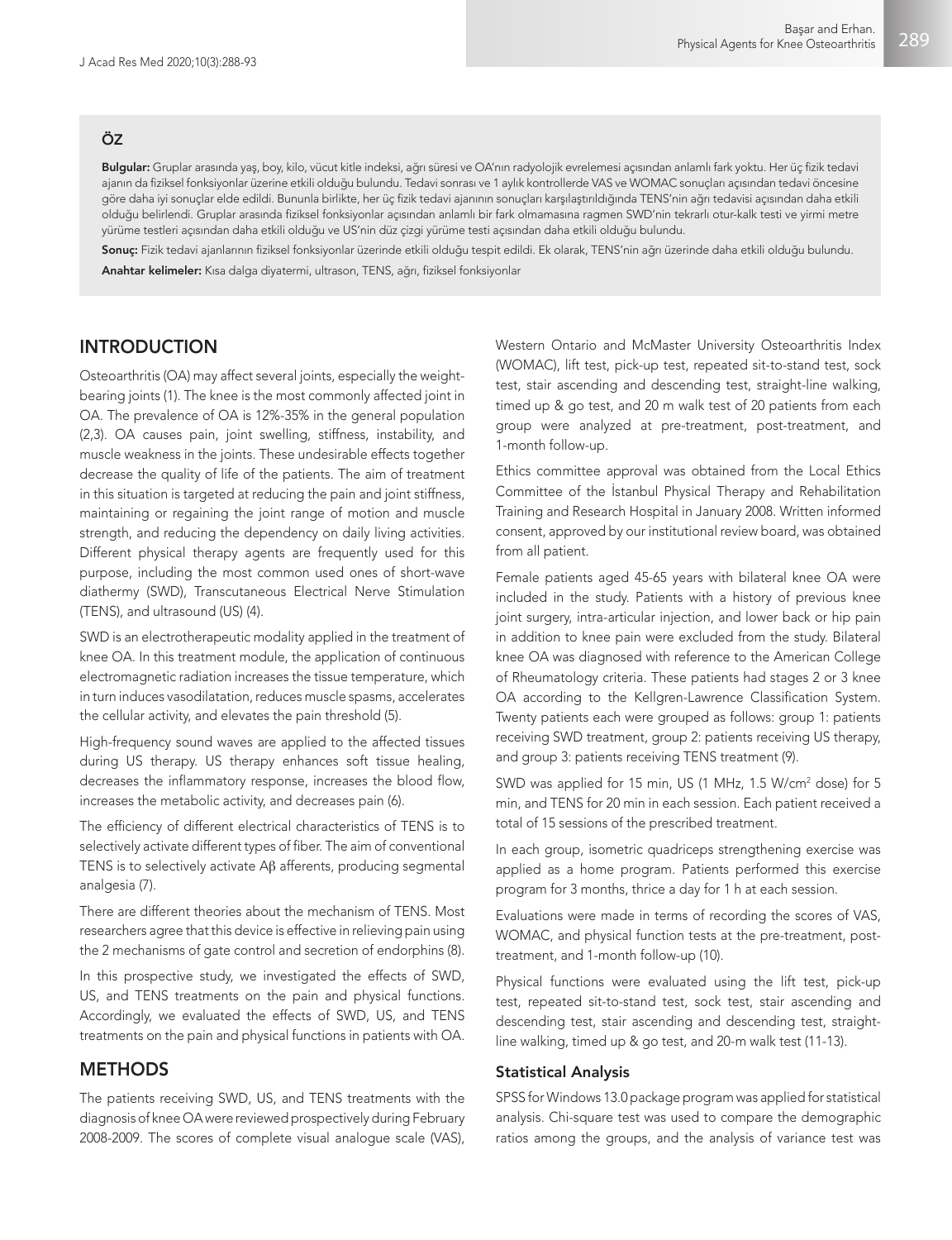applied to compare the means among the groups. Mann-Whitney-U test or Wilcoxon test were used to compare the nonparametric tests. Statistical significance was accepted as p<0.05.

## RESULTS

No significant difference was found among the groups in terms of age, height, weight, body mass index, duration of pain, and radiological staging of OA (p>0.05) (Table 1).

#### SWD Treatment Group

VAS score: Post-treatment value was significantly lower than the pre-treatment value (p=0.001). At the 1-month follow-up, the VAS score was significantly lower than that at the post-treatment assessment (p=0.001) (Table 2).

Physical functional tests: The post-treatment and 1-month follow-up values were significantly better than the pre-treatment value (p<0.001). There was no significant difference between the values of 1-month follow-up and that at post-treatment (p>0.05) (Table 2).

WOMAC pain: The post-treatment value was significantly lower than the pre-treatment one (p=0.001). At the 1-month follow-up, the WOMAC Pain score was significantly lower than the posttreatment score (p=0.003) (Table 2).

WOMAC stiffness: The post-treatment value was significantly lower than the pre-treatment score (p=0.002). At the 1-month follow-up, the WOMAC Stiffness score was significantly lower than the post-treatment score (p=0.02) (Table 2).

WOMAC physical function: The post-treatment and 1-month follow-up values were significantly lower than the pre-treatment value (p<0.001). No significant difference was noted between the 1-month follow-up and post-treatment assessment (p=0.41) (Table 2).

WOMAC total: The post-treatment value was significantly lower than the pre-treatment one (p=0.002). At the 1-month follow-up, the WOMAC total score was significantly decreased than that at post-treatment assessment (p=0.003) (Table 2).

|  | Table 1. Comparison of groups in terms of age, height, weight, BMI, duration of pain, and radiological grading |  |
|--|----------------------------------------------------------------------------------------------------------------|--|
|  |                                                                                                                |  |
|  |                                                                                                                |  |

|                           | Group 1 SWD              | Group 2 US        | Group 3 TENS             | p    |
|---------------------------|--------------------------|-------------------|--------------------------|------|
|                           |                          |                   |                          |      |
| Age (year)                | $55.15 \pm 6.61$         | $54.75 \pm 6.12$  | $55.20 \pm 5.32$         | 0.87 |
| Height (cm)               | 158.30±6.82              | $162.00\pm6.68$   | $160.45 \pm 5.35$        | 0.22 |
| Weight (kg)               | 78.35±12.70              | 79.45±14.39       | 75.55±10.14              | 0.30 |
| BMI (kg/cm <sup>2</sup> ) | $29.66 \pm 9.25$         | $30.80 \pm 5.53$  | $29.57 \pm 5.06$         | 0.66 |
| Duration of pain (month)  | $23.20 \pm 13.92$        | $16.26 \pm 9.34$  | $18.30 \pm 10.05$        | 0.31 |
| Kellgren-Lawrence         | $\overline{\phantom{a}}$ | $\qquad \qquad -$ | $\overline{\phantom{a}}$ | 0.31 |
| Grade 2                   | 10                       | 8                 | 16                       |      |
| Grade 3                   | 30                       | 32                | 24                       |      |
|                           |                          |                   |                          |      |

BMI: body mass index. SWD: short-wave diathermy, US: ultrasound, TENS: Transcutaneous Electrical Nerve Stimulation

## Table 2. Pre-treatment, post-treatment, and 1-month follow-up values of the patients treated with SWD

| Group 1 (SWD)                   | Pre-treatment    | Post-treatment   | First month follow-up |
|---------------------------------|------------------|------------------|-----------------------|
| VAS.                            | $7.45 \pm 0.99$  | $5.40 \pm 1.09$  | $4.60 \pm 1.09$       |
| Lift test                       | $11.40 \pm 2.13$ | $13.05 \pm 2.23$ | $12,70\pm2.17$        |
| Pick-up test                    | $2.15 \pm 0.67$  | $1.75 \pm 0.78$  | $1.76 \pm 0.67$       |
| Repeated sit-to-stand test (sn) | $16.46 \pm 3.68$ | $13.83 \pm 3.80$ | $13.17 \pm 3.82$      |
| Sock test (0-3)                 | $2.25 \pm 0.71$  | $1.80 \pm 0.69$  | $1.80 \pm 0.69$       |
| Stair ascending test (sn)       | 13.79±4.06       | 11.06±4.08       | $10.31 \pm 3.88$      |
| Stair descending test (sn)      | $13.72 \pm 4.33$ | $11.23 \pm 4.50$ | $11.15 \pm 4.32$      |
| Straight-line walking (sn)      | $16.38 \pm 5.24$ | $14.51 \pm 5.24$ | $14.44 \pm 5.17$      |
| Timed up & go test (sn)         | $12.31 \pm 3.22$ | $9.91 \pm 2.75$  | $9.92 \pm 2.65$       |
| Twenty meter walk test (sn)     | $20.36 \pm 4.26$ | $18.12 \pm 3.18$ | $17.61 \pm 2.86$      |
| WOMAC pain                      | 14.80±2.82       | $10.85 \pm 2.66$ | $10.00 \pm 2.90$      |
| <b>WOMAC</b> stiffness          | $5.10 \pm 1.11$  | $3.70 \pm 1.30$  | $3.25 \pm 1.25$       |
| WOMAC physical function         | 50.70±4.90       | 38.80±8.28       | 39.50±9.29            |
| <b>WOMAC</b> total              | 70.60±6.07       | 54.85±11.37      | 51.75±11.67           |
|                                 |                  |                  |                       |

SWD: short-wave diathermy, VAS: visual analog scale, WOMAC: Western Ontorio and McMaster Universities Osteoarthritis Index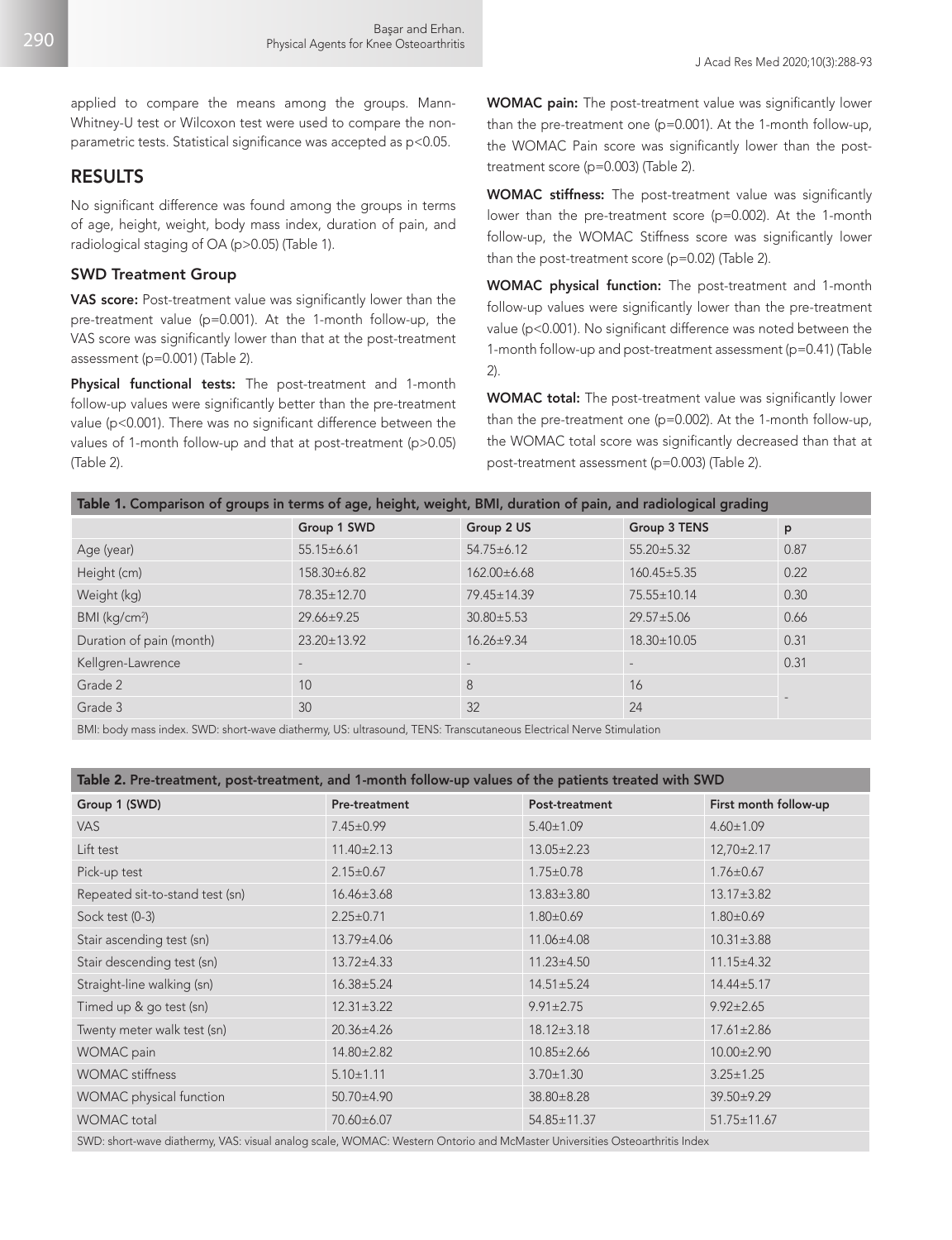# US Treatment Group

VAS score: The post-treatment value was significantly lower than the pre-treatment one (p<0.001). No significant difference was noted between the 1-month follow-up and post-treatment assessment (p=0.058) (Table 3).

Physical functional tests: In the tests other than the lift test and repeated sit-to-stand test, the values at post-treatment and at 1-month follow-up were significantly better than that at pretreatment assessment (p<0.001). No significant difference was noted between the 1-month follow-up and that at post-treatment (p>0.05) (Table 3).

Lift test: Post-treatment and 1-month follow-up values were significantly better than that the pre-treatment values (p<0.001). However, at the 1-month follow-up, the lift test score was significantly lower than that at post-treatment (p=0.011) (Table 3).

Repeated sit-to-stand test: The post-treatment and 1-month follow-up values were significantly better than that the pretreatment value (p<0.001). However, at the 1-month follow-up, the repeated sit-to-stand test score was significantly lower than that at post-treatment assessment (p=0.038) (Table 3).

WOMAC pain, stiffness, physical function and total score: The post-treatment and 1-month follow-up values were significantly better than the pre-treatment values (p<0.001). No significant difference was noted between the 1-month follow-up and at posttreatment assessment (p>0.05) (Table 3).

## TENS Treatment Group

VAS score: The post-treatment value was significantly lower than the pre-treatment value (p<0.001). No significant difference was noted between the 1-month follow-up and post-treatment values (p=0.052) (Table 4).

Physical functional tests: In the straight-line walking test, the post-treatment and 1-month follow-up values were significantly better than the pre-treatment value (p<0.001). No significant difference was noted between the 1-month follow-up and posttreatment values (p>0.05) (Table 4).

Straight-line walking test: The post-treatment and 1-month follow-up values were significantly better than the pre-treatment value (p<0.001). However, at the 1-month follow-up, the straightline walking test score was significantly lower than at the posttreatment assessment (p=0.04) (Table 4).

WOMAC pain: The post-treatment and 1-month follow-up values were significantly better the pre-treatment value (p<0.001). No significant difference was noted between the 1-month follow-up value and the post-treatment value (p=0.19) (Table 4).

WOMAC stiffness, physical function and total score: The posttreatment value was significantly lower than the pre-treatment value (p<0.001). At the 1-month follow-up, the WOMAC total score was significantly decreased than that at the post-treatment assessment (p=0.001) (Table 2).

## Comparison of the Groups

The VAS and WOMAC Pain scores after TENS treatment and at 1-month follow-up were better when compared to that after SWD and US treatments (p<0.05). SWD was found to be more effective in terms of repeated sit-to-stand test and 20 m walk tests after the treatment and at 1-month follow-up (p<0.05). US was most effective at 1-month follow-up in terms of the straight-line walk test scores (p<0.001). No significant difference was noted among the groups in terms of other parameters.

| Table 3. Pre-treatment, post-treatment, and 1-month follow-up values of the patients treated with SWD |  |  |  |  |  |
|-------------------------------------------------------------------------------------------------------|--|--|--|--|--|
|-------------------------------------------------------------------------------------------------------|--|--|--|--|--|

| Group 2 (US)                    | Pre-treatment    | Post-treatment    | First month follow-up |
|---------------------------------|------------------|-------------------|-----------------------|
| VAS                             | $7.25 \pm 0.91$  | $4.50 \pm 1.10$   | $4.20 \pm 0.95$       |
| Lift test                       | $11.30 \pm 2.34$ | $13.65 \pm 2.36$  | $12.75 \pm 2.44$      |
| Pick-up test                    | $1.85 \pm 0.71$  | $1.10 \pm 0.44$   | $1.05 \pm 0.39$       |
| Repeated sit-to-stand test (sn) | $15.14 \pm 2.81$ | $12.30 \pm 2.34$  | $12.54 \pm 2.45$      |
| Sock test (0-3)                 | $2.16 \pm 0.75$  | $1.00 \pm 0.45$   | $0.95 \pm 0.39$       |
| Stair ascending test (sn)       | $11.72 \pm 3.29$ | $9.05 \pm 2.83$   | $9.63 \pm 2.65$       |
| Stair descending test (sn)      | $11.33 \pm 2.59$ | $9.30 \pm 2.15$   | $9.50 \pm 2.15$       |
| Straight-line walking (sn)      | $18.27 \pm 5.74$ | $16.23 \pm 4.28$  | 15.88±4.33            |
| Timed up & go test (sn)         | $11.22 \pm 2.39$ | $8.91 \pm 2.08$   | $9.26 \pm 2.27$       |
| Twenty meter walk test (sn)     | $19.31 \pm 4.92$ | $17.30 \pm 6.06$  | $16.30 \pm 7.57$      |
| WOMAC pain                      | $13.65 \pm 2.20$ | $9.95 \pm 2.41$   | $9.65 \pm 2.25$       |
| <b>WOMAC</b> stiffness          | $5.20 \pm 1.50$  | $3.55 \pm 1.09$   | $3.30 \pm 0.97$       |
| WOMAC physical function         | $48.68 \pm 5.68$ | $37.25 \pm 8.03$  | $36.65 \pm 7.14$      |
| <b>WOMAC</b> total              | $67.75 \pm 9.17$ | $51.00 \pm 10.84$ | 49.60±9.25            |

SWD: short-wave diathermy, US: ultrasound, VAS: visual analog scale, WOMAC: Western Ontorio and McMaster Universities Osteoarthritis Index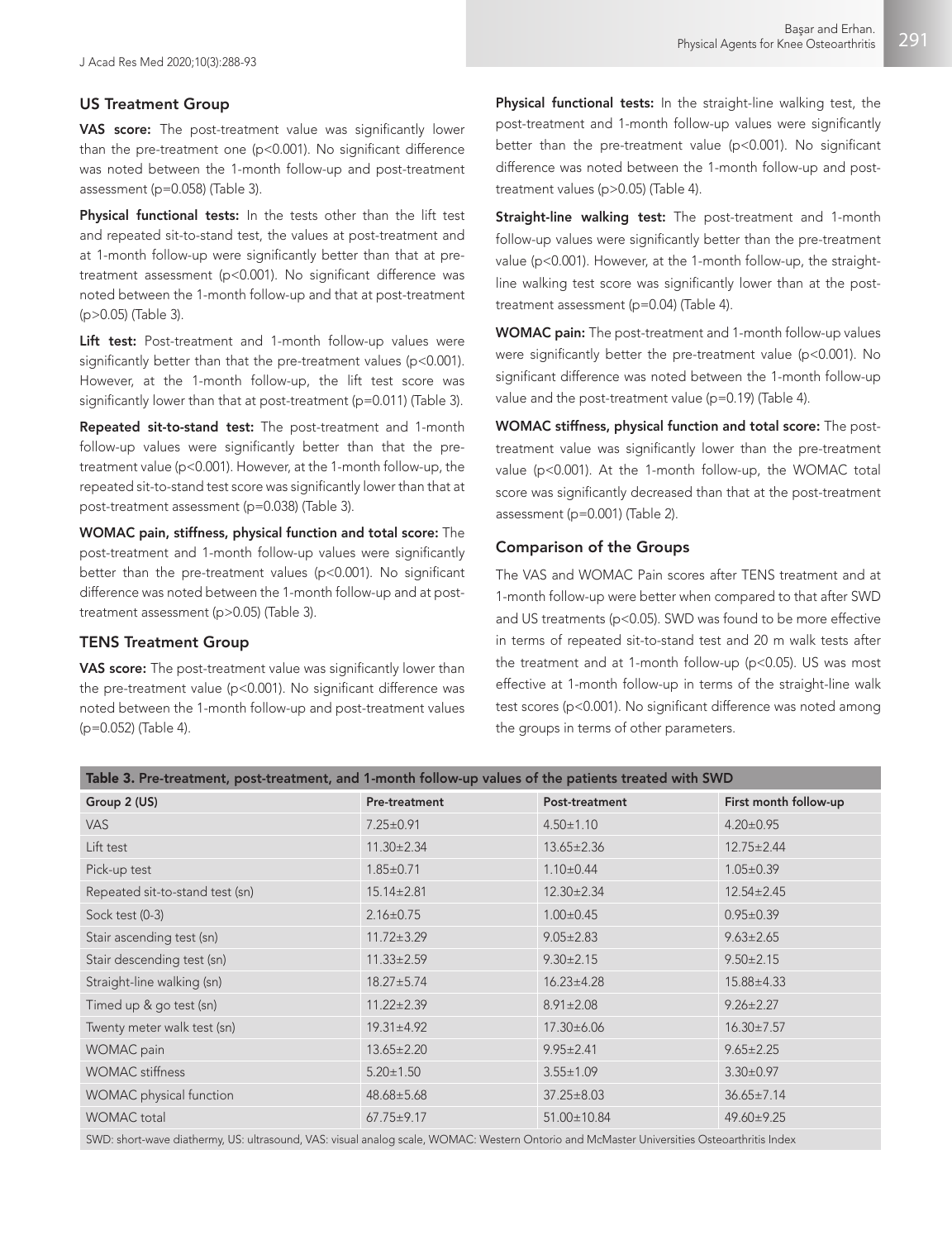| Table 4. Pre-treatment, post-treatment, and 1-month follow-up values of the patients treated with TENS |                  |                  |                       |  |
|--------------------------------------------------------------------------------------------------------|------------------|------------------|-----------------------|--|
| Group 3 (TENS)                                                                                         | Pre-treatment    | Post-treatment   | First month follow-up |  |
| VAS.                                                                                                   | $7.35 \pm 0.67$  | $3.98 \pm 0.67$  | $4.06 \pm 0.48$       |  |
| Lift test                                                                                              | $13.60 \pm 2.64$ | 14.80±3.05       | $14.75 \pm 3.59$      |  |
| Pick-up test                                                                                           | $1.75 \pm 0.63$  | $1.10 \pm 0.44$  | $1.00 \pm 0.45$       |  |
| Repeated sit-to-stand test (sn)                                                                        | $14.67 \pm 2.38$ | $12.30 \pm 2.34$ | $11.43 \pm 2.45$      |  |
| Sock test (0-3)                                                                                        | $1.65 \pm 0.58$  | $1.00 \pm 0.45$  | $1.05 \pm 0.39$       |  |
| Stair ascending test (sn)                                                                              | $9.75 \pm 3.03$  | $9.05 \pm 2.83$  | $8.41 \pm 2.49$       |  |
| Stair descending test (sn)                                                                             | $9.53 \pm 3.62$  | $9.30 \pm 2.15$  | $9.50 \pm 2.15$       |  |
| Straight-line walking (sn)                                                                             | $17.37 \pm 4.52$ | $16.27 \pm 5.74$ | $15.54 \pm 3.86$      |  |
| Timed up & go test (sn)                                                                                | $9.69 \pm 1.89$  | $8.91 \pm 2.08$  | $7.76 \pm 1.43$       |  |
| Twenty meter walk test (sn)                                                                            | 18.80±3.96       | $17.30 \pm 6.06$ | $17.17 \pm 3.40$      |  |
| <b>WOMAC</b> pain                                                                                      | $14.15 \pm 2.25$ | $8.95 \pm 2.41$  | $9.06 \pm 1.78$       |  |
| <b>WOMAC</b> stiffness                                                                                 | $5.30 \pm 1.17$  | $3.55 \pm 1.09$  | $3.50 \pm 0.94$       |  |
| <b>WOMAC</b> physical function                                                                         | 48.40±6.72       | $37.25 \pm 8.03$ | $33.95 \pm 8.88$      |  |
| <b>WOMAC</b> total                                                                                     | $68.10 \pm 7.30$ | 51.00±10.84      | $47.05 \pm 10.50$     |  |
|                                                                                                        |                  |                  |                       |  |

TENS: Transcutaneous Electrical Nerve Stimulation, VAS: visual analog scale, WOMAC: Western Ontorio and McMaster Universities Osteoarthritis Index

## **DISCUSSION**

Our results revealed that the evaluated physical therapy agents were effective in the treatment of pain and physical functions. However, in terms of pain treatment, TENS was more effective than other agents. In terms of physical functions, SWD was more effective in terms of repeated sit-to-stand test and 20 m walk tests. According to the straight-line walk test, US is more effective.

SWD, US, and TENS are commonly used physical therapy agents applied in the treatment of knee OA. However, the effect of these physical therapy agents on joint pain remains unclear. These treatment approaches increase the temperature of the tissues on application as well as an increase in the blood flow to the tissues. As the blood flow increases, the tissue perfusion and metabolic activity also increase, and muscle relaxation is achieved (5-7). Another mechanism is called the gate control theory (5,6,14). TENS has also been reported to modulate the pain control pathway by inducing endogenous opioid secretion (15).

These physical therapy agents reduce inflammation at the joints as well as reduce the pain. The decrease in synovitis was demonstrated by a decrease in US -measured synovial tissue thickness after the treatment. Reduction in inflammation reduces pain and positively affects the range of motion of the joints (16).

Some past studies have shown that SWD, US, and TENS can reduce the pain in patients with knee OA, albeit they are insufficient in terms of the physical functions alone (16-19). It has been emphasized that exercise therapies are more important in terms of physical functions (20).

Different results on the effect of physical therapy agents on the physical functions have been reported in the literature. SWD, US, and TENS increase the compliance of patients with exercise therapy, but some studies claim that US is not as effective as SWD

and TENS (21,22). On the other hand, some past studies assert that US with SWD is an effective treatment modality in the treatment of knee OA and neither are superior to each other (23,24). In another study, physical therapy agents were reported to have increased the walking distance during the treatment, although this distance decreased at the end of the treatment. In the present study, it was determined that exercise programs applied during and post-treatment could increase the walking distance during the treatment duration and prevent a decrease in the walking distance after the treatment application (21). Therefore, it is recommended to apply these physical agents together with exercise therapies for the treatment of knee OA (17,21).

In all 3 physical therapy modalities tested in this study, we found that the pain complaints decreased significantly after the treatment and at 1-month follow-up when compared to that before the treatment. On the other hand, although they were reported to be inadequate in terms of physical functions, in our study, we achieved better outcomes in terms of the scores of the physical function parameters. Furthermore, the tested physical functions did not decrease at the 1-month follow-up assessment.

#### Study Limitations

The absence of any control group in this study as well as the absence of medium and long-term results challenges the strengths of the study.

# **CONCLUSION**

TENS, US, and SWD are effective interventions for the treatment of pain and physical functions in the treatment of knee OA and can thus be safely preferred as the treatment approaches. Further studies need to be conducted to investigate their effectiveness in the treatment of other joint OA.